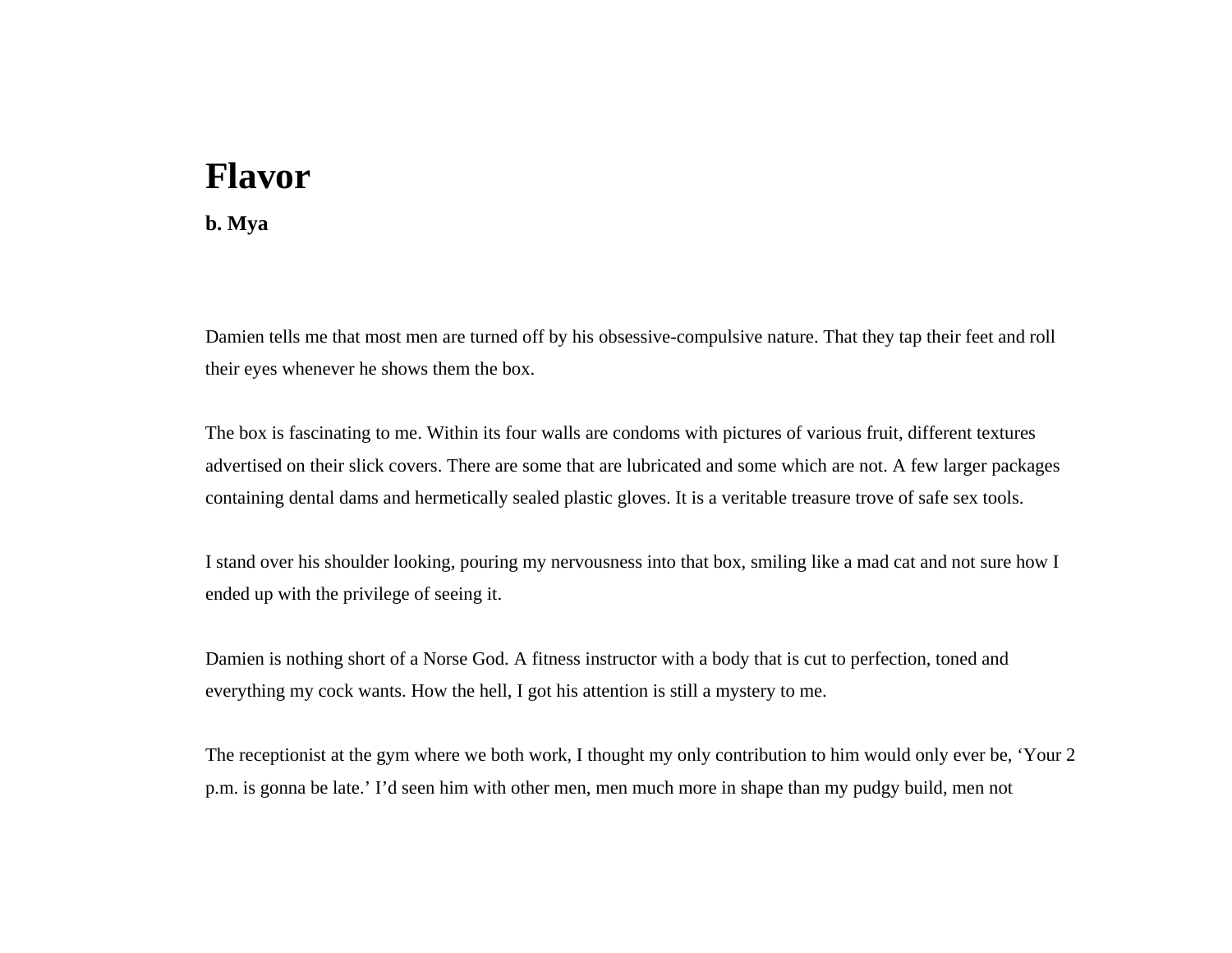snacking on doughnuts stuffed with Bavarian cremes, sugary jams or chips.

Yet here I am. Thank god for late night shifts, an abandoned gym and Damien's shaky resolve upon discovering me with a snack cake in hand.

I shared it with him and watched him savor it like was creme brulee. Then I asked him for a date.

\*\*\*

Our first date, he allowed me to pick the restaurant, a home style Italian restaurant with thick creamy sauces and an even more decadent wine selection. The second date consisted of Japanese tempuras, teppanyaki and food as ornamental as it was delicious. By the third date, I insisted on cooking for him. He insisted on his place and somehow we ended up in his bedroom staring into a box.

\*\*\*

Damien mentions that he likes the way that I consume. He likes the way my senses rule me. I mention that I want to know what a banana flavored condom would taste like on his dick. He doesn't just open his zipper, but undresses completely.

The condom fits down easily upon the thick, hard length. Damien is already leaking. He tells me that it doesn't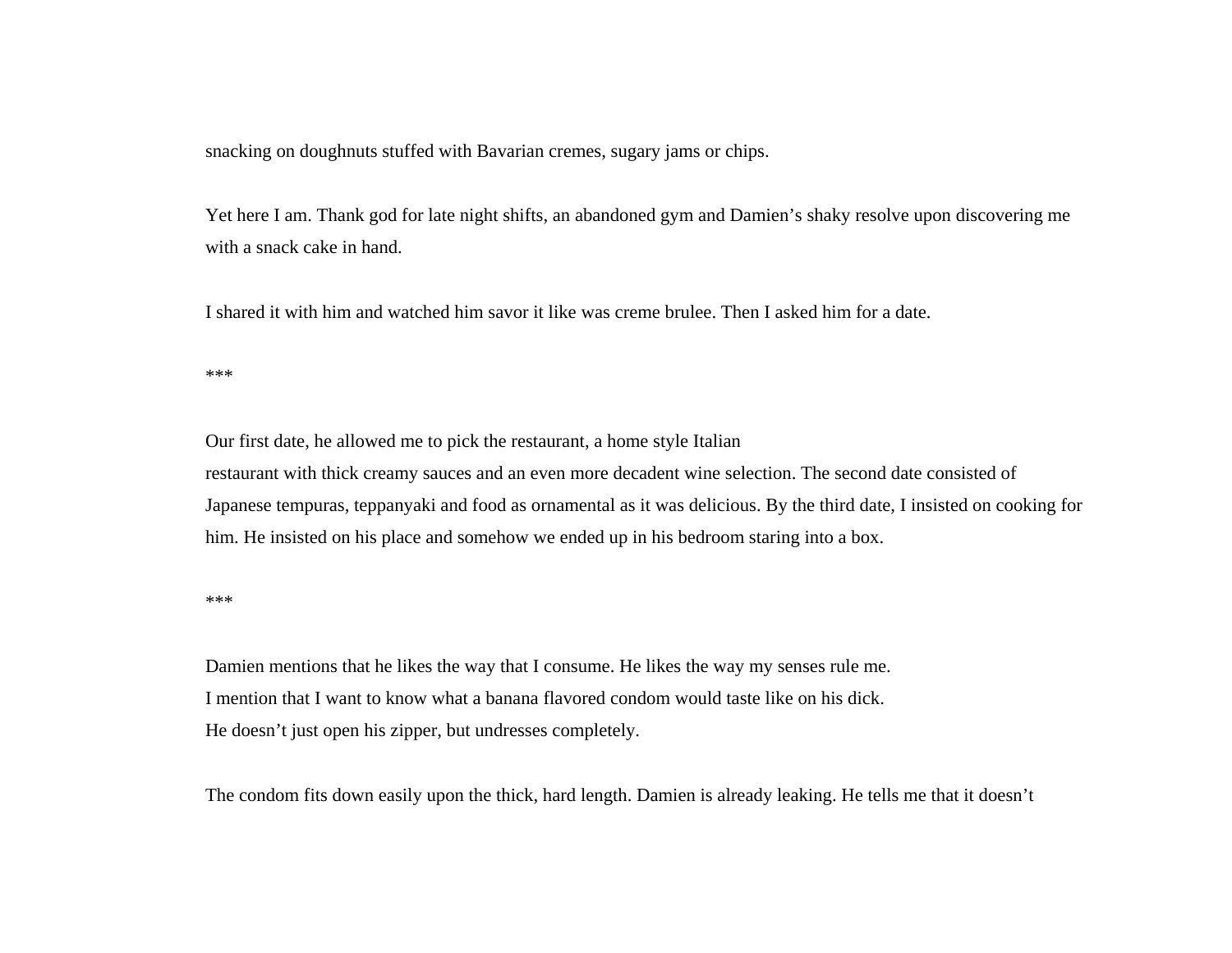usually happen so fast and I almost believe him as I close my lips over the crown of his pole.

I slurp. I suck. I pull and I swallow against his meat like it's dessert.

Above me he writhes, arches and clutches the sheets. I might have noticed more if I hadn't been so hungry for him, if he hadn't twisted and gasped and came within minutes.

He is still panting when I find the box and pull out the dental dam. It's cherry-flavored, a neutral enough flavor for a man or a woman I suppose.

Breathless, he mutters something about it being given away free at a club and not knowing why he kept it.

I smile as it tear open the package and pull out a slick sheet that reminds me of pressed fruit candy.

Trying it flat upon his nipples, first the left and then the right, he is more shocked by his renewing arousal than I am.

He blames it on my technique, on my thoroughness and patience. I'm not ashamed about blaming it on greed.

Accusing him of being a chubby chaser, of being a slut for me, about his pedestal only makes him hotter, his eyes more dilated and his voice crack.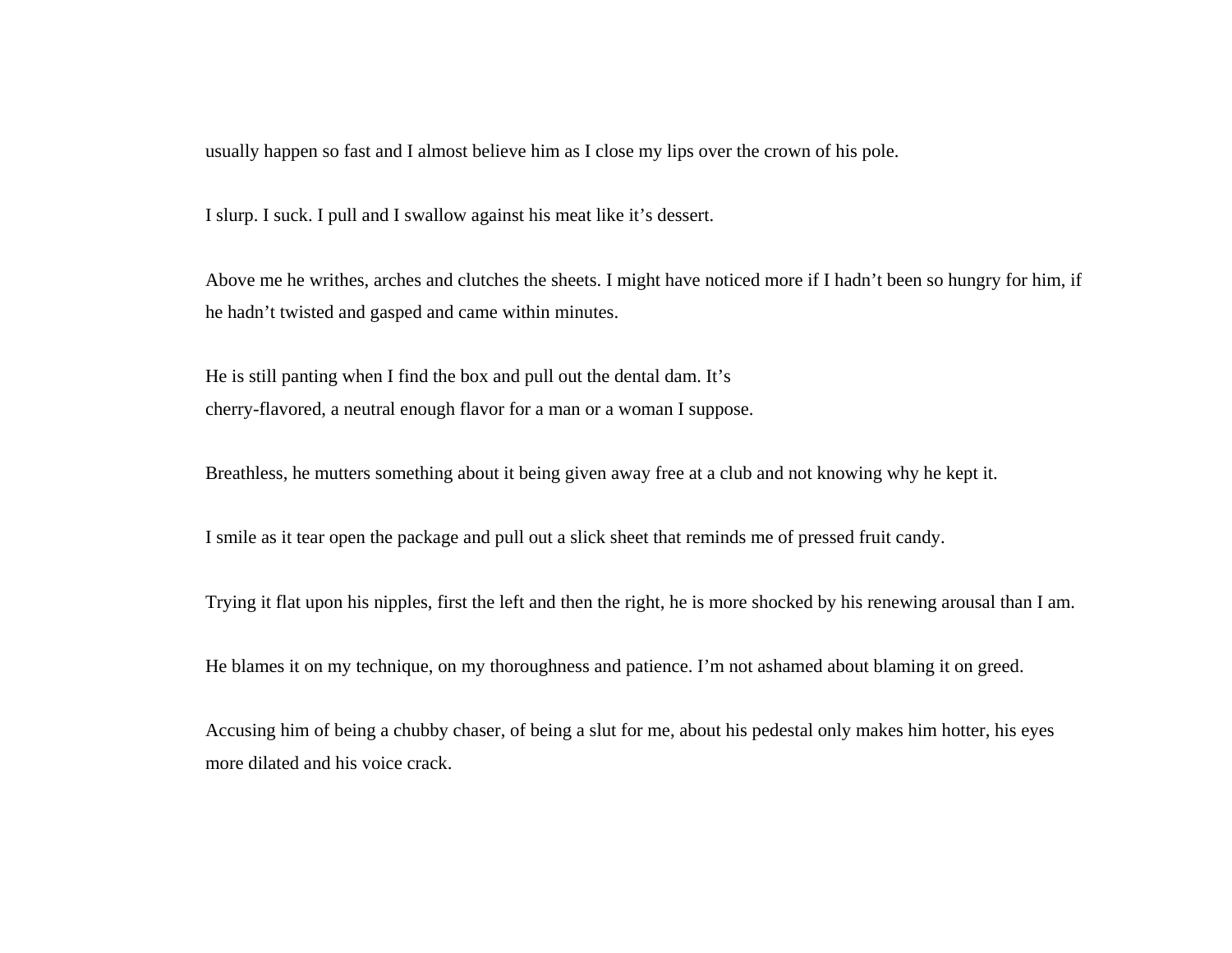'You? You need...' he babbles, fingertips trying to gain purchase on my shoulders when not curling or clutching air and cotton sheets.

His gets his answer about fifteen minutes later when I use the last remaining dental dam, cinnamon flavored against his balls and hole.

Keening, thighs impossibly wide, he lets my tongue have its fill of round globes and clenching treasures. All with cinnamon candy on my mind

\*\*\*

He likes being eaten and I like the taste of him.

Damien offers me his ass and while I consider the latex gloves, the un-flavored condoms and the strawberry-scented lube, I consider his mouth all the more.

Lying down beside him, I pull him close. He is wide eyed and flushed when I close my mouth over his and greed takes over.

The kiss is brutal and I can't help that my tongue coils around his, that every time I pull it into my mouth and suck on it, he moans obscenely. He tastes of Cabernet, of sirloin tips and asparagus and the chocolate cake we had for